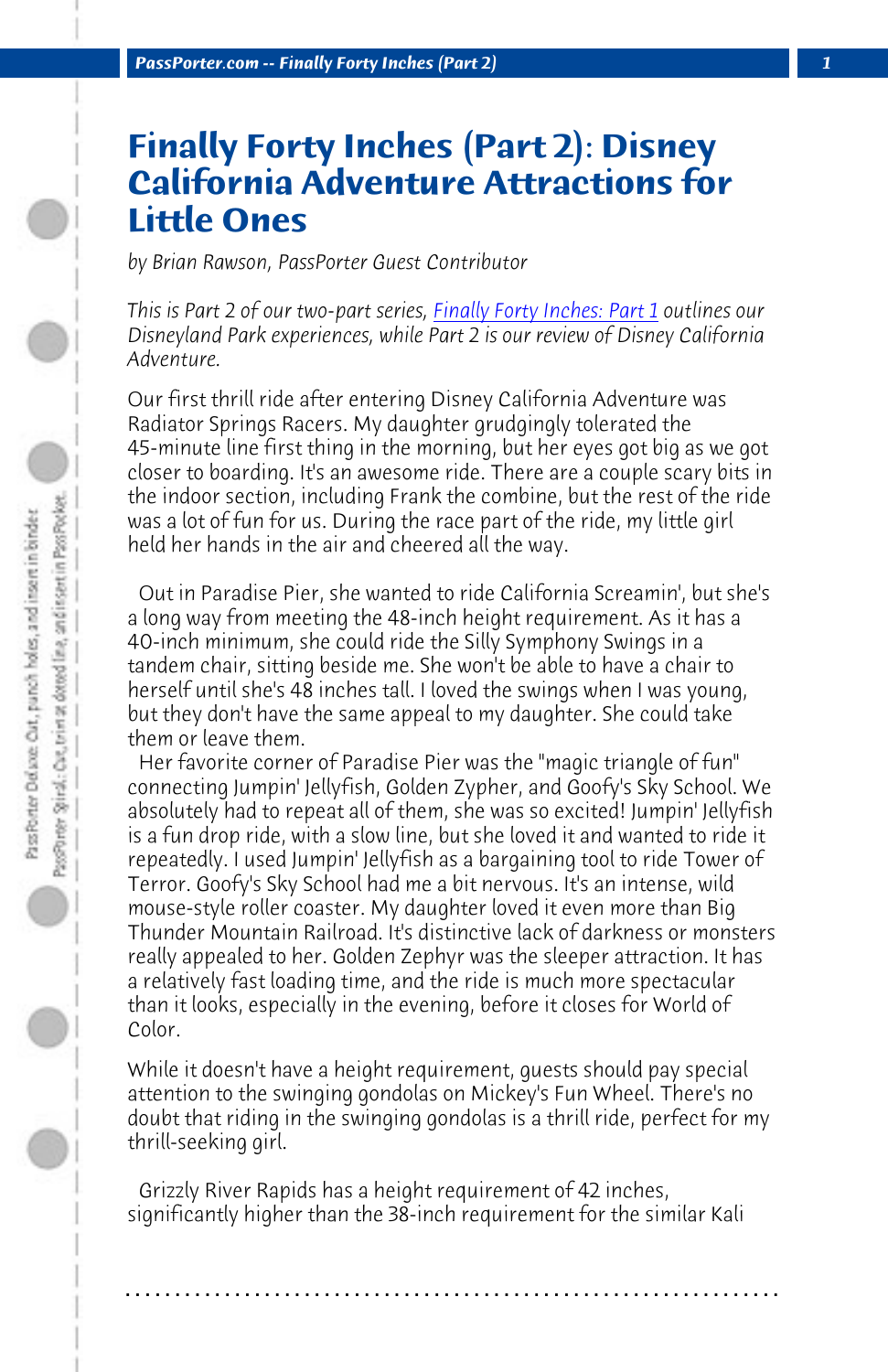River Rapids in Animal Kingdom. My daughter loved Kali River Rapids, and was looking forward to Grizzly River Rapids. There was a very nervous 6-year-old boy riding with us. He hated the huge drop in Splash Mountain and after riding Grizzly River Rapids, decided that the rapids were much more fun than the log flume. My daughter preferred Splash Mountain because of the drop, but she also appreciated the lack of villains on Grizzly River.

 Soarin' was the only big ride where I didn't warn her about anything. She's used to ski hill chair lifts and has no fear of flying. So she walked in, buckled her seatbelt, and took off on an amazing ride. She was cheering and shouting at the top of her lungs when she saw the fireworks over Disneyland. Several times on our vacation, she asked to go back to "that flying ride."

 The Twilight Zone Tower of Terror was the biggest challenge, and one we approached very carefully. I actually rode it first by myself, and reported back to her exactly what the frightening elements were. But try as I might, I just can't think like she does. I prepared her for the darkness and breaking glass in the library. The ghost actors in the elevator were just pretend. And the drops were just like Jumpin' Jellyfish, only a little faster. But who could have predicted that the thing that would scare the willies out of my little girl was the video image of herself and the rest of our elevator, waving to ourselves, and then our image being distorted and twisted away. My daughter was upset. "Daddy, why did we wave good bye to ourselves? Why did our video go fuzzy and disappear?" Unsatisfied with my "it's just pretend" explanation, she vows never to ride it again.

Here's a quick summary of my daughter's favorite rides. Most are fast-paced outdoor attractions.

 • Jumpin' Jellyfish • Goofy's Sky School • Golden Zephyr • Radiator Springs Racers • Mater's Junkyard Jamboree • Mickey's Fun Wheel (swinging gondolas) • Heimlich's Chew Chew Train • Francis' Ladybug Boogie • Soarin' • Grizzly River Rapids

 The following attractions were too frightening for her to experience more than once. Frightening characters dominated her experience: • It's Tough to be a Bug • Twilight Zone Tower of Terror (the video of herself scared her)

**. . . . . . . . . . . . . . . . . . . . . . . . . . . . . . . . . . . . . . . . . . . . . . . . . . . . . . . . . . . . . . . . . .**